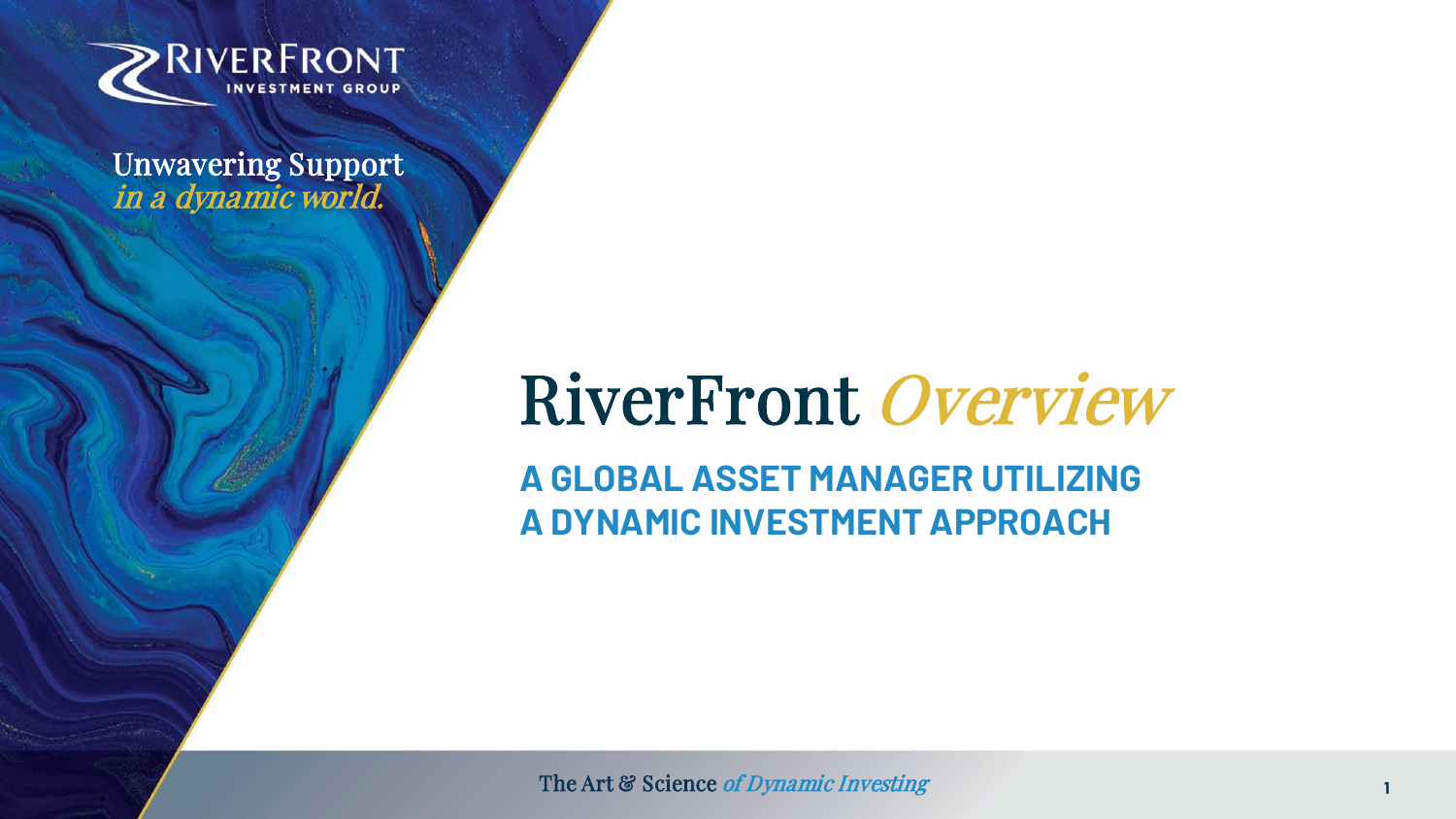# Table of Contents

- RiverFront Overview
- Investment Process: **Process** Over **Prediction**
- Portfolio Construction
- Risk Management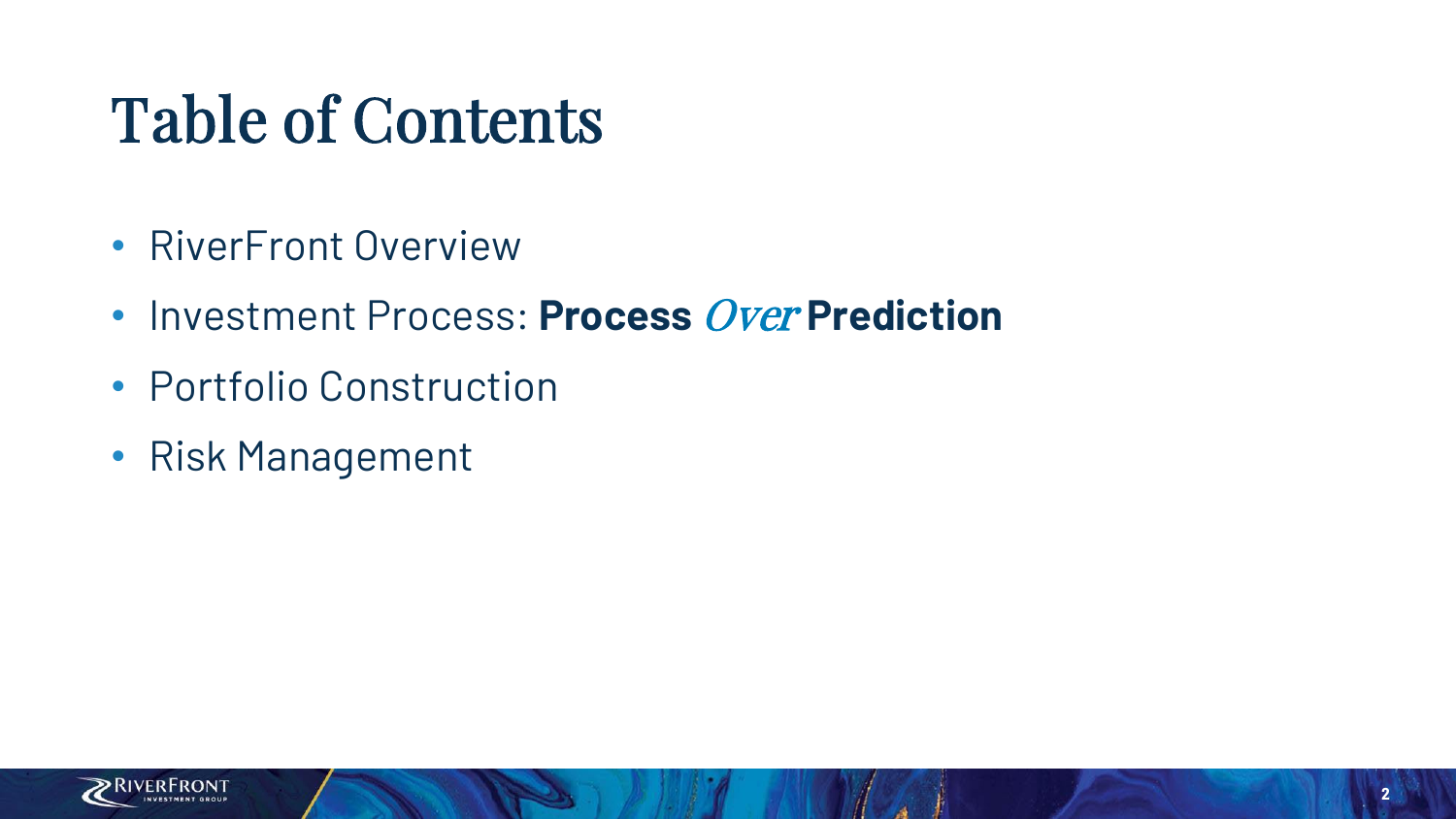# RiverFront Overview

- Global asset manager utilizing a dynamic, tactical investment approach with uncommon transparency
- Approximately \$9.53Billion in total firm assets under advisement\*
- Specialize in partnering with Advisors to support their success.

| 1. Our Science Suggests It -     | 2. The Art of Our Judgment     | 3. Adapting to Change Helps    |  |  |  |
|----------------------------------|--------------------------------|--------------------------------|--|--|--|
| Price Matters <sup>®</sup>       | and Experience                 | Us Manage Risk                 |  |  |  |
| We evaluate asset classes        | Some things about markets      | Risk management is the         |  |  |  |
| relative to their long-term      | and investments can never be   | overlay that makes our Art and |  |  |  |
| trends. Our work suggests the    | fully quantified. Numbers      | Science approach that much     |  |  |  |
| price paid relative to the long- | always play an important role, | more effective. We're          |  |  |  |
| term trend is a major            | but realistic decisions aren't | disciplined about our approach |  |  |  |
| determinant of future returns.   | made on those alone.           | to managing risk.              |  |  |  |

*\*Assets under advisement includes both discretionary and non-discretionary assets managed by RiverFront AUA as of 03.31.2022.*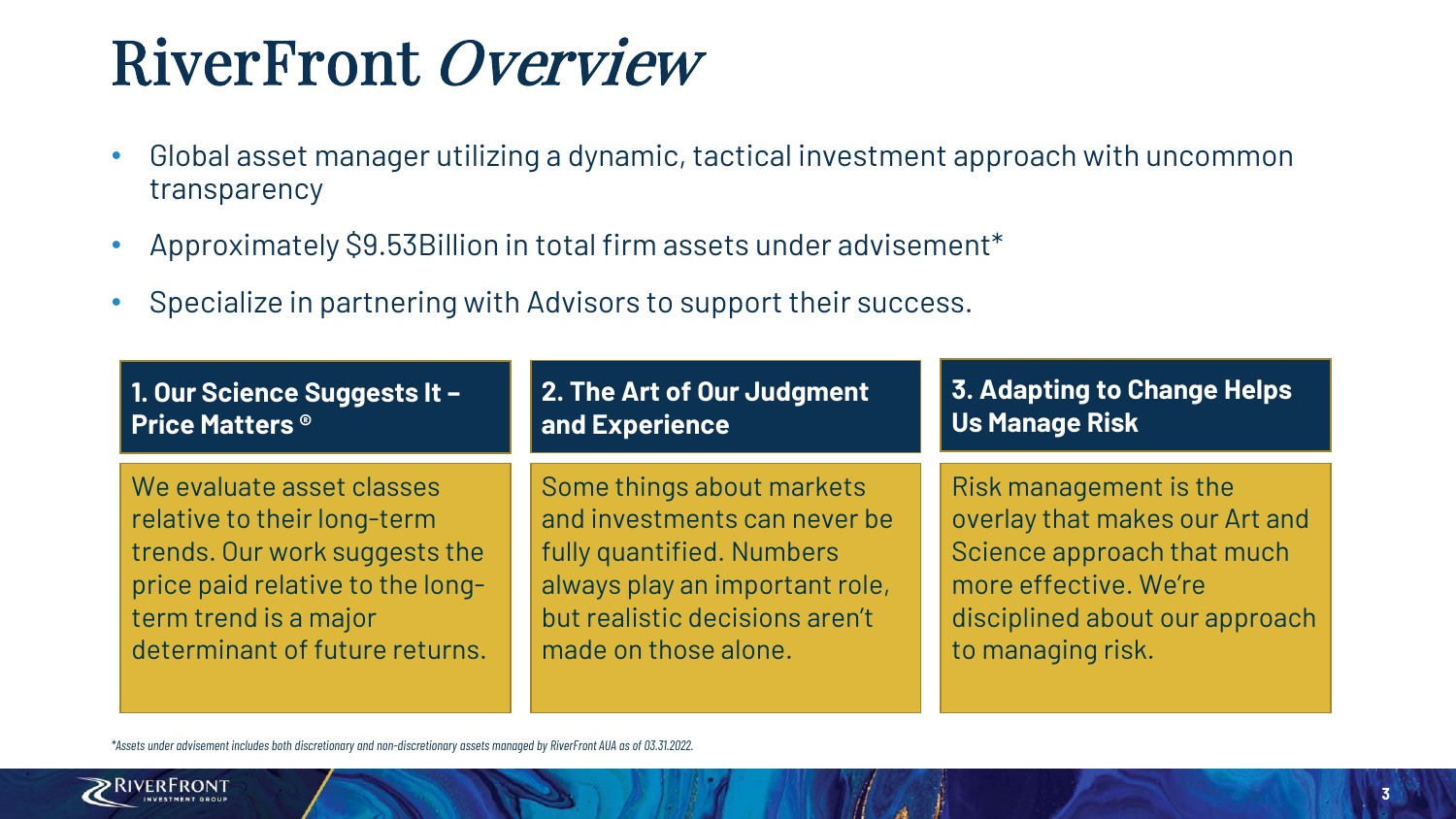## Summary: Dynamic, Disciplined & Transparent

- Tactical vs. "Buy and Hold": Price Matters® strategic allocations are recommended, followed by momentum-based, tactical adjustments
- The investment team manages the portfolios to investment time horizons/risk tolerances, using greater risk management on more conservative strategies
- **Risk Management**  Seeks to remove emotion from decisions through disciplined processes
- **Asset Manager with Glass Walls®**  Transparency and constant communication about our current thinking, approach, and investments.
- A single solution or a core around which to satellite other managers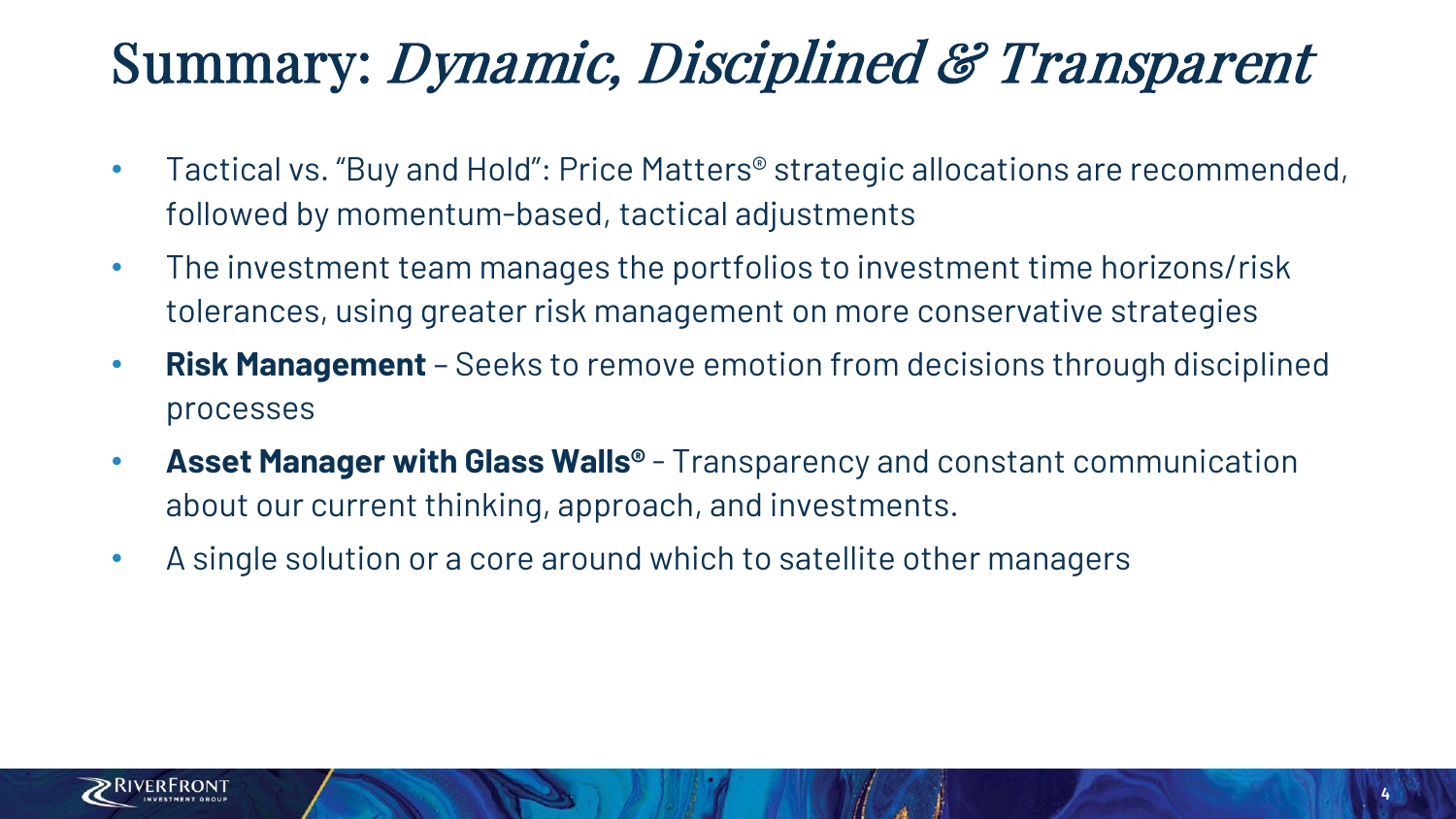## RiverFront Investment Team

RiverFront's Investment Team is comprised of many who have worked together since the 1990s, and new talent who add fresh ideas that enhance our ever-evolving processes. The open architecture of our office reflects the significance we place on collaboration.



**Chris Konstantinos, CFA** CHIEF INVESTMENT STRATEGIST / DIRECTOR OF INVESTMENTS



**Kevin Nicholson, CFA** GLOBAL FIXED INCOME CIO / CO-HEAD OF INVESTMENT COMMITTEE



**Adam Grossman, CFA** GLOBAL EQUITY CIO / CO-HEAD OF INVESTMENT COMMITTEE



**Tim Anderson, CFA** LEAD MULTI-ASSET PORTFOLIO MANAGER



**Kaetlin Collins, CFA** ASSOCIATE PORTFOLIO MANAGER



**Rebecca Felton** SENIOR MARKET STRATEGIST



**Scott Hays, CFA** LEAD PORTFOLIO MANAGER & DIRECTOR OF OPERATIONS, RIVERSHARES



**Rod Smyth** CHAIRMAN OF THE BOARD



**Taylor Jarrett, CFA** ASSOCIATE PORTFOLIO MANAGER



**Dan Zolet, CFA** ASSOCIATE PORTFOLIO MANAGER



**Diego Mari-Vertiz, CFA** ASSOCIATE PORTFOLIO MANAGER



**Bill Ryder, CFA, CMT** DIRECTOR OF QUANTITATIVE MARKET **STRATEGY** 



**Doug Sandler, CFA** HEAD OF GLOBAL STRATEGY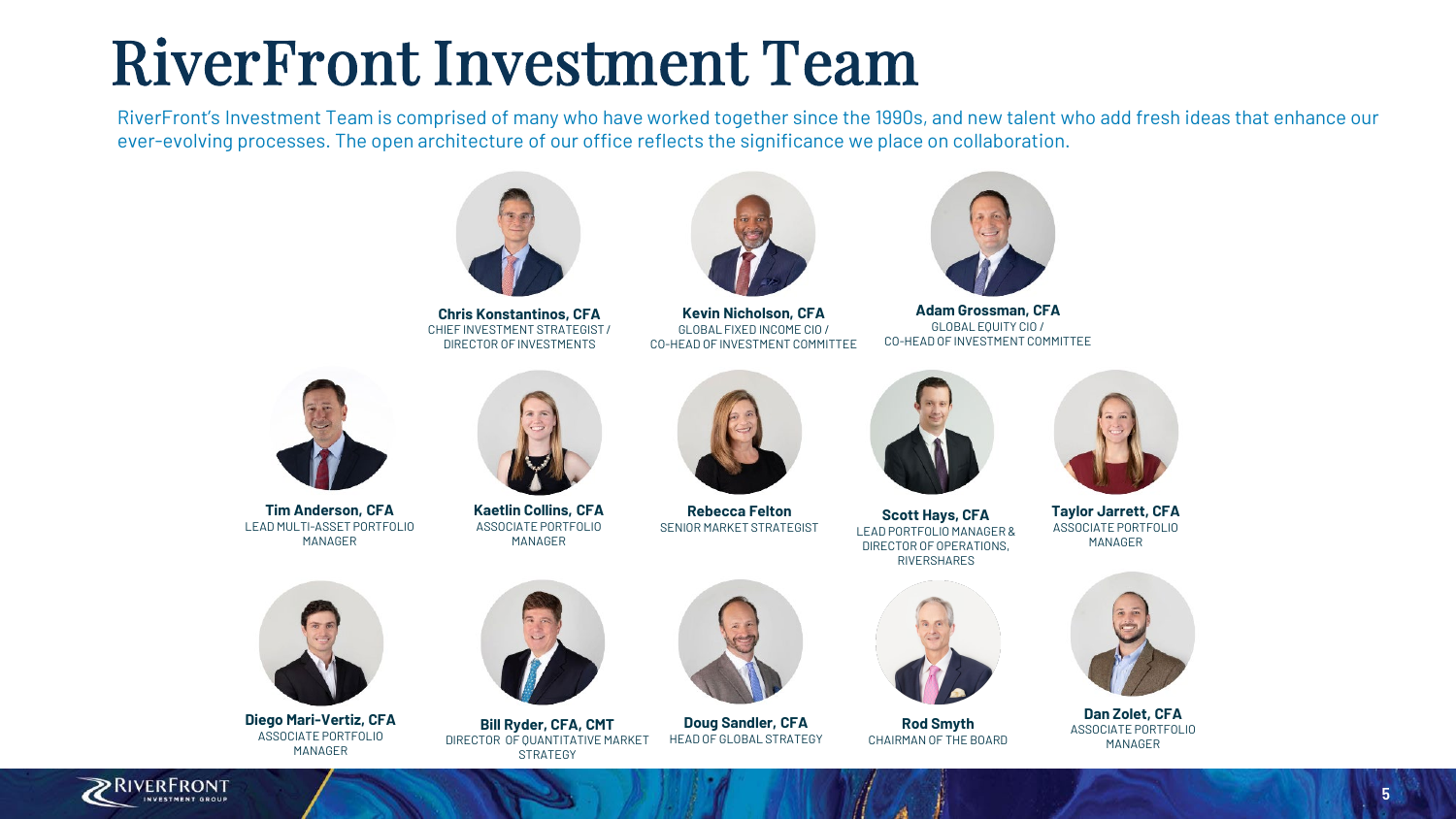# Asset Allocation: Art & Science

## Asset Allocation Portfolio Investment Process



#### *See important notes at the end of this presentation.*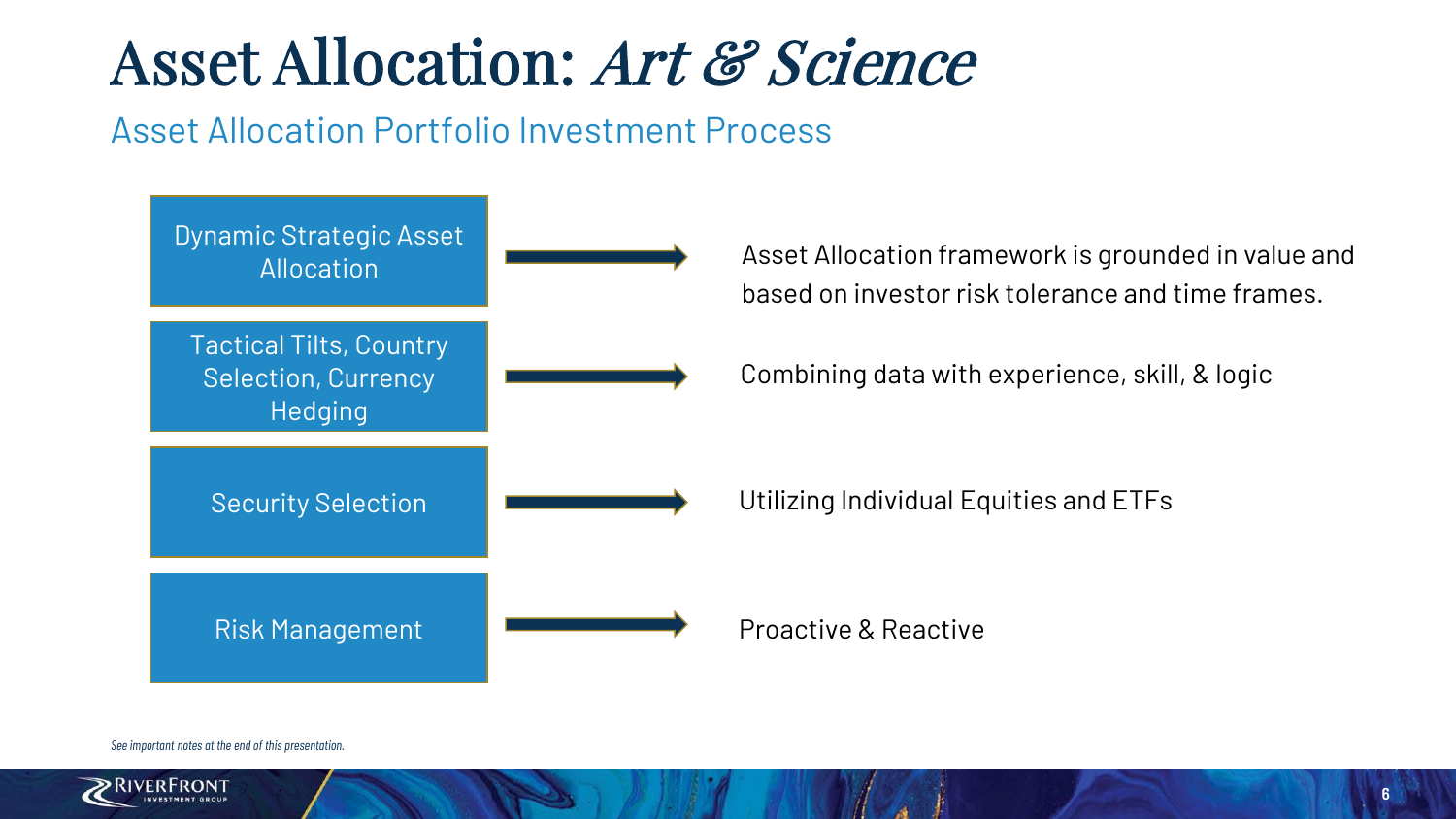## Price Matters® Framework

While the Large Cap trend has been between 6% and 7% for 80+ years according to the Price Matters® framework, unless you are able to stay invested for 30+ years, your return will likely vary from the long-term trend return.

### Large Cap Stocks – Real Total Return Index



Source: RiverFront Investment Group, calculated based on data from CRSP 1925 US Indices Database ©2022 Center for Research in Security Prices (CRSP®), Booth School of Business, The University of Chicago. Data from January quarantee of future results. It is not possible to invest directly in an index. RiverFront's Price Matters® discipline compares inflation-adjusted current prices relative to their long-term trend to help identify extremes line represents the Annualized Real Trend Line of Large Cap Real Total Return Index according to Price Matters®. Trend, according to Price Matters® is the slope of an exponential growth function that closely tracks a real from Trend is the distance of the trend-line relative to the current index level expressed as a percentage. Real Return is the annual percentage return realized on an investment adjusted for inflation. The chart above uses based on the exponential v-axis. Shown for illustrative purposes only, not indicative of RiverFront portfolio performance. Information or data shown or used in this material was received from sources believed to be reliabl *logarithmic scale.*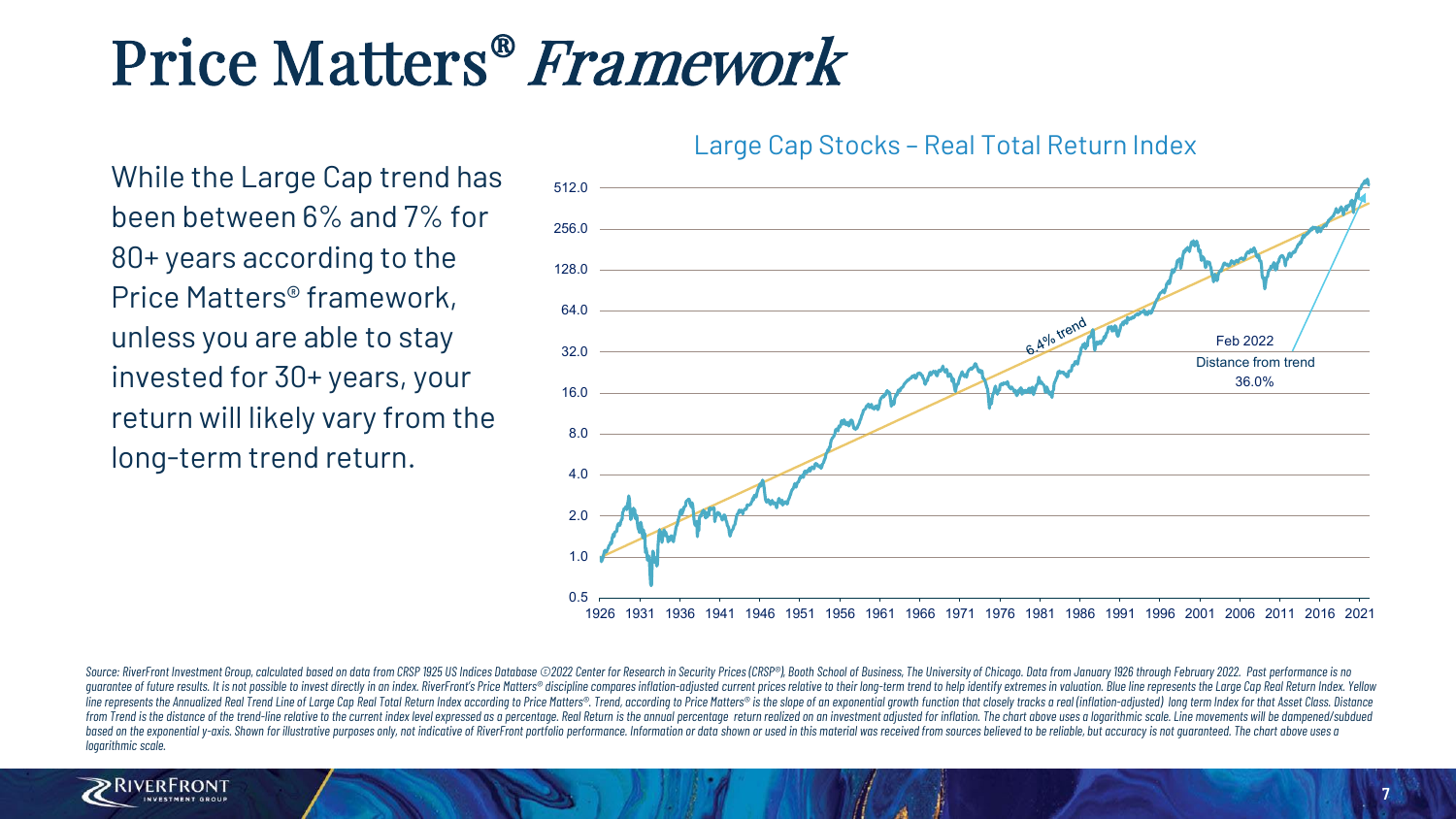## Large Cap Stocks – 10 Year Returns

Real Total Return vs. Distance from Trend



Each dot on the chart represents an observation from a specific date (e.g., March 1926, June 1968) displaying the ten-year real total return from that date for that asset class. On the right side of the y-axis are observations with prices above the long-term trend line (prices were high), while left of the y-axis shows periods with prices below the long-term trend (prices were low). The total return for each of these observations over the subsequent ten-year period is measured by its vertical position on the chart --the higher above the x-axis, the greater the return.

Historically, when US large-caps have been ~50% above their trend-line, as defined by Price Matters®, (red oval), returns have been on average below the long-term trend (6.4%) and stocks have produced positive total-real returns over the next 10 years in the majority of time periods.

Source: RiverFront Investment Group, Center for Research in Security Prices (CRSP®), Booth School of Business, The University of Chicago. Data through February 2022. See Disclosures for information on CRSP Large Cap Index. on an investment adjusted for inflation. Past performance is no quarantee of future results. Trend, according to Price Matters® is the slope of an exponential growth function that closely tracks a real (inflation-adjusted) the distance of the trend- line relative to the current index level expressed as a percentage. Real Return is the annual percentage return realized on an investment adjusted for inflation. It is not possible to invest dire *of RiverFront portfolio performance.*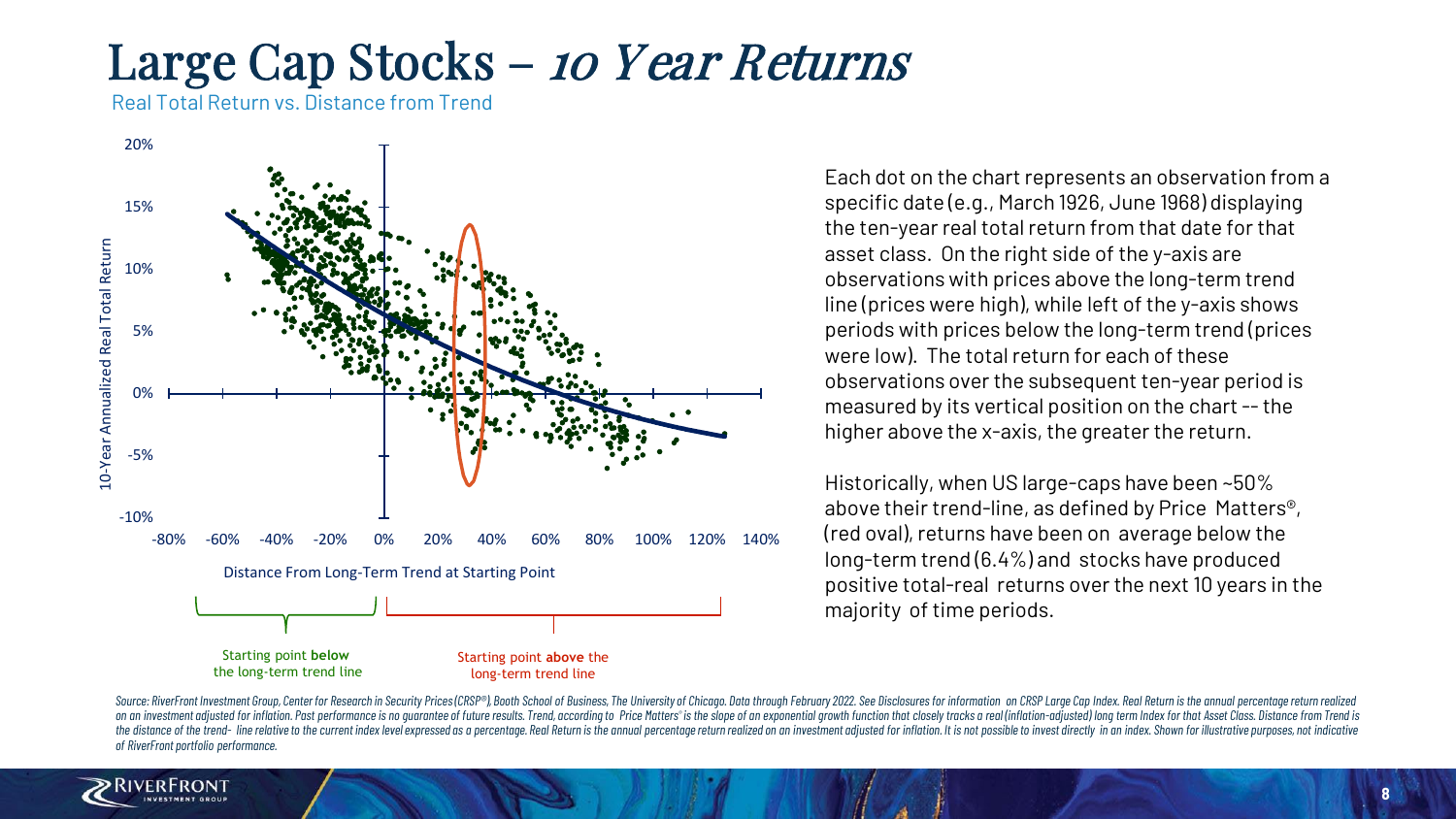# Price Matters® – Longer Holding Periods



### **Time Matters.**

One-year returns have historically been practically random as to positive or negative based on starting investment point.

Reversion to the mean requires time.

The longer the holding period (from 1, 3 to 10 year holding periods) historically, the less random the returns.

Source: RiverFront Investment Group, CRSP, Data from 1926 through February 2022. Shown for illustrative purposes only, not indicative of RiverFront portfolio performance.. The slope of the line represents the average retur history of the data when an investment started from the value on the horizontal axis. Real Return is the annual percentage return realized on an investment adiusted for inflation. Past performance is no indication of futur inflation-adjusted current prices relative to their long-term trend to help identify extremes in valuation. Trend, according to Price Matters® is the slope of an exponential growth function that closely tracks a real (infl from Trend is the distance of the trend line relative to the current index level expressed as a percentage. Mean reversion is the tendency of a variable, such as a stock price, to converge on an average value over time.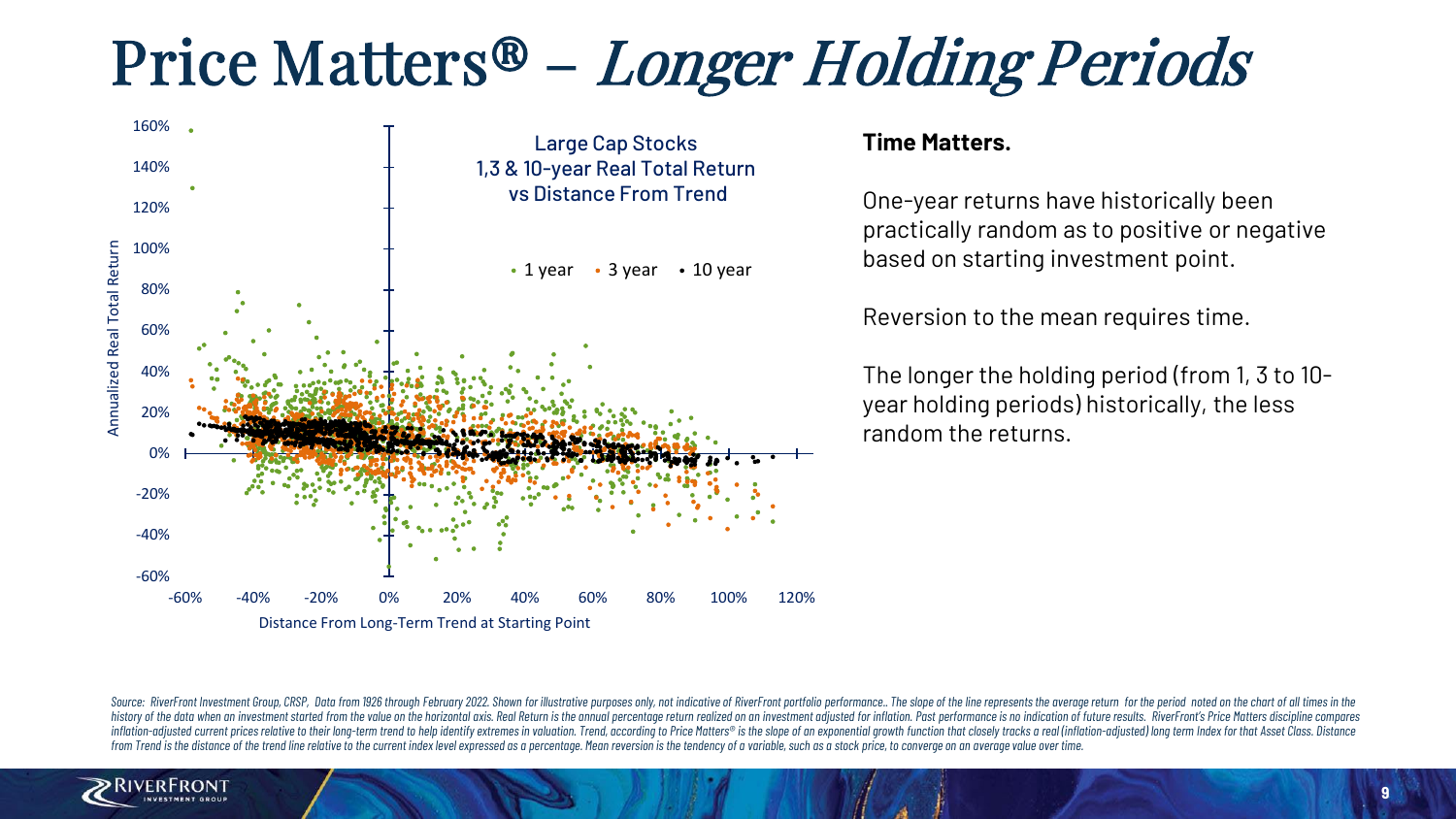# Tactical Adjustments

Three Rules Guide Our Tactical Tilt Decisions



*Please see important notes at the end of this presentation.*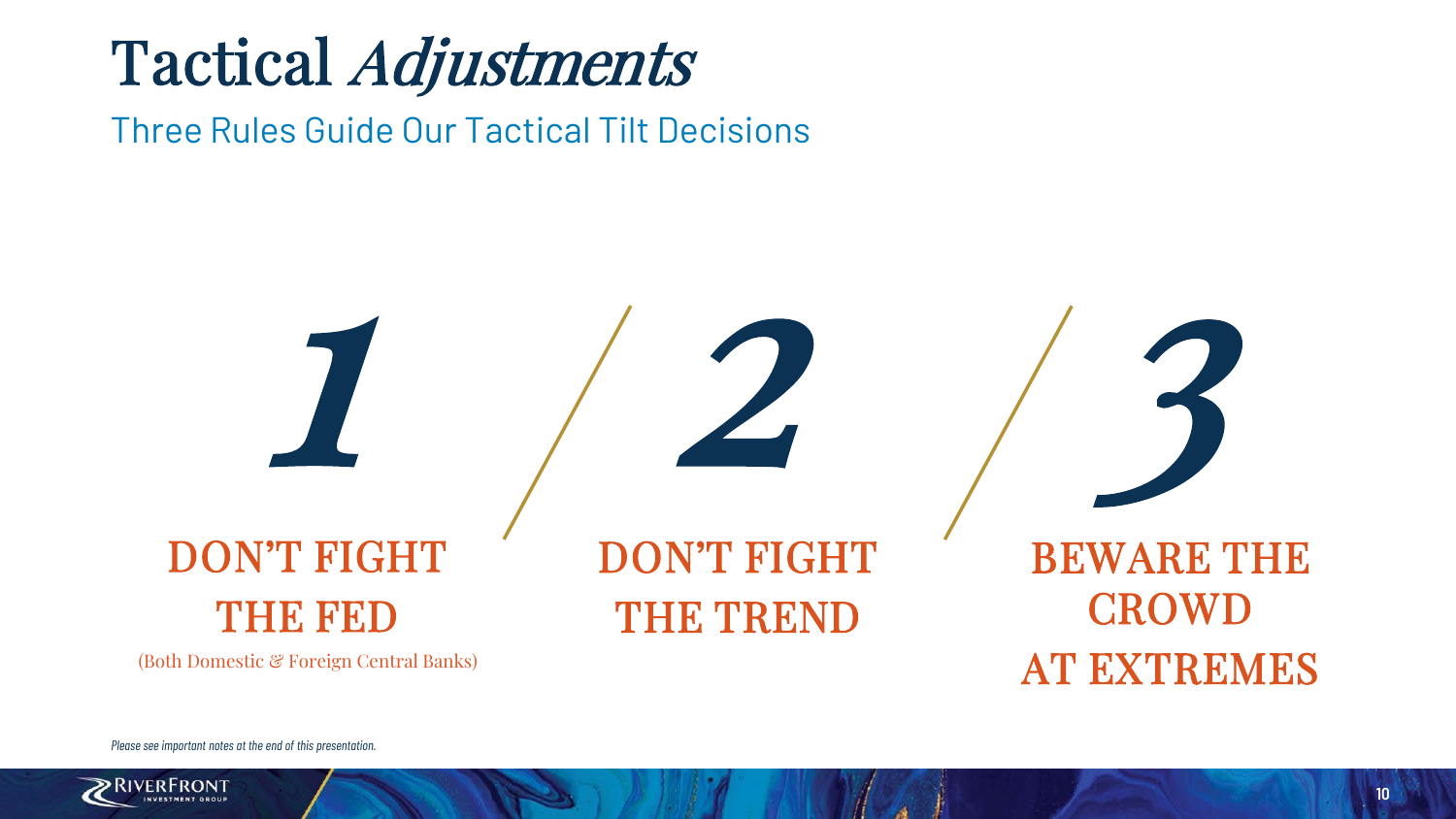## Tactical Tilts Over Time

Asset Class Allocations from 03.31.2011 – 03.31.2022

### **Global Allocation**



### **(Composite Benchmark 80% Equities / 20% Fixed Income) Moderate Growth & Income**

**(Composite Benchmark 50% Equities / 50% Fixed Income)**



### The charts shown are examples of how various portfolios will shift tactically over time.

Information provided for illustrative purposes only; not intended as a recommendation. To see detailed information for these portfolios, go to www.riverfrontig.com. See the end of this presentation for important disclosure *notes at the end of this presentation. Source RiverFront. Data as of 03.31.2022. Not all investment products or services are available at all broker/dealer firms.* 

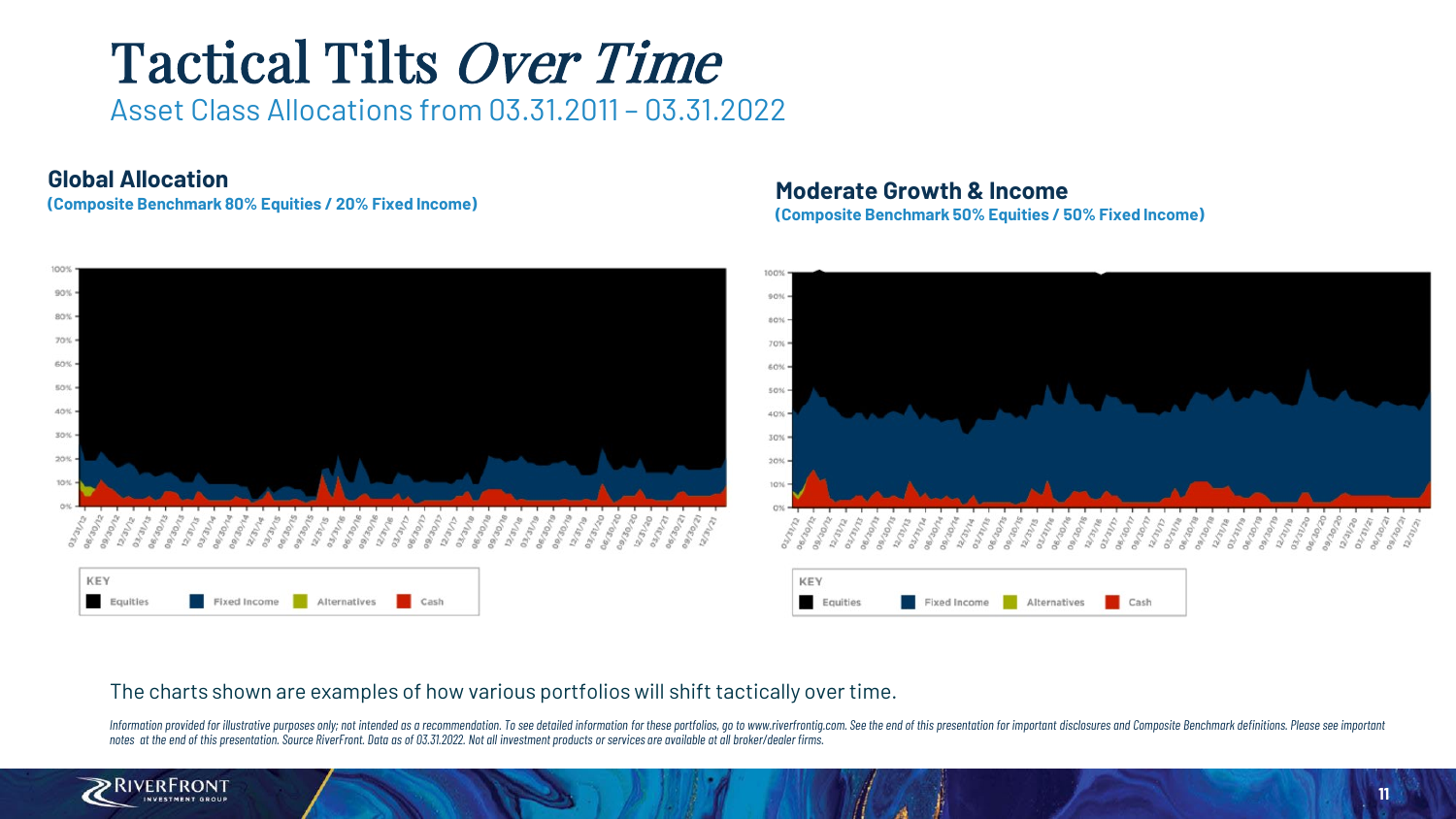# Security Selection: Process Over Prediction

- Utilize a bottom-up, individual equity framework
- Global: We search for opportunities in US, international, and emerging markets
- Based on 'Core-Satellite' concept:
	- *1. CORE: Harvest the expected returns cheaply and efficiently through broad marketlike exposure, as well as small tilts to factors we believe have long-term efficacy, such as value, high quality, and momentum.*
	- *2. SATELLITE: Satellites are selected to maximize our exposure to specific desirable themes, sectors, industries, countries, and stocks that our research process uncovers.*

Past results are no quarantee of future results and no representation is made that a client will or is likely to achieve positive returns, avoid losses, or experience returns similar to those shown or experienced in the pa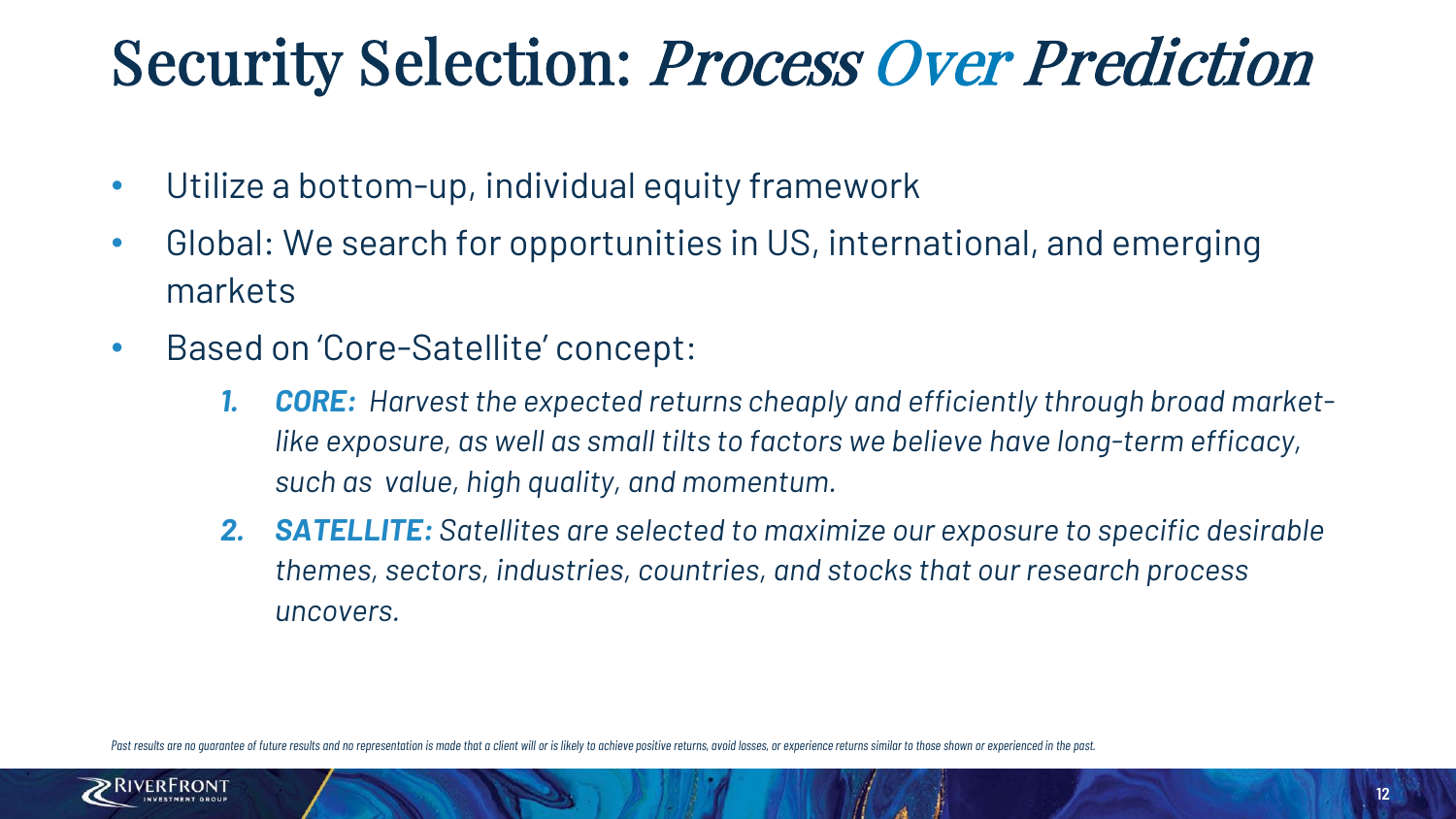## Price Matters® Framework

## Proactive & Reactive

### **Proactive**

- Determines Risk On/Risk Off
- "Heat Map" assesses short-term odds of generating positive return over a given period, usually 3 months.
- Shorter time horizon portfolios managed for clients who are likely more risk adverse.
- Avoid pursuing losing strategy just because asset class is getting cheaper.

### **Reactive**

- Minimizes errors based on emotional bias
- Employs a multi-step process that is put in place at the time each security is purchased

### View of Heat Map

|        |      |      |      |      |      | Odds |     |     |     |     |     |      |      |      |     |       |    |
|--------|------|------|------|------|------|------|-----|-----|-----|-----|-----|------|------|------|-----|-------|----|
|        | 10   | 15   | 20   | 25   | 30   | 35   | 40  | 45  | 50  | 55  | 60  | 65   | 70   | 75   | 80  | 85    | 90 |
| 120%   |      |      |      |      | 100% | 60%  | 0%  | 9%  | 33% | 23% |     | 0%   | 0%   |      |     |       |    |
| 75%    |      |      |      | 100% | 100% | 92%  | 79% | 50% | 55% | 64% | 60% | 62%  | 59%  | 64%  |     |       |    |
| 50%    |      |      | 100% | 100% | 60%  | 67%  | 54% | 57% | 76% | 43% | 32% | 28%  | 15%  | 0%   | 0%  |       |    |
| 45%    |      |      | 100% | 75%  | 86%  | 81%  | 54% | 75% | 69% | 63% | 52% | 53%  | 52%  | 30%  | 40% |       | 0% |
| 40%    |      |      | 0%   | 100% | 88%  | 71%  | 78% | 72% | 74% | 66% | 80% | 71%  | 85%  | 83%  | 92% | 100%  |    |
| 35%    | 100% |      | 100% | 89%  | 84%  | 83%  | 72% | 68% | 65% | 69% | 68% | 57%  | 65%  | 75%  | 78% |       |    |
| 30%    |      |      | 100% | 78%  | 79%  | 69%  | 72% | 71% | 69% | 75% | 75% | 70%  | 69%  | 59%  | 70% | 0%    |    |
| 25%    |      | 0%   | 25%  | 56%  | 74%  | 82%  | 71% | 76% | 65% | 63% | 66% | 64%  | 55%  | 70%  | 40% |       |    |
| 20%    |      | 80%  | 91%  | 82%  | 78%  | 71%  | 74% | 73% | 73% | 73% | 75% | 80%  | 79%  | 87%  | 87% | 100%  |    |
| 15%    |      | 75%  | 70%  | 74%  | 70%  | 67%  | 74% | 61% | 60% | 64% | 63% | 71%  | 62%  | 53%  | 65% |       |    |
| 10%    |      | 40%  | 64%  | 61%  | 57%  | 58%  | 58% | 55% | 64% | 61% | 60% | 67%  | 71%  | 75%  | 38% | 60%   |    |
| 5%     | 0%   | 23%  | 30%  | 52%  | 56%  | 55%  | 59% | 48% | 53% | 63% | 70% | 66%  | 65%  | 59%  | 60% | 67%   |    |
| 0%     | 100% | 67%  | 39%  | 52%  | 49%  | 44%  | 47% | 40% | 54% | 58% | 66% | 74%  | 76%  | 86%  | 91% | 100%  |    |
| $-5%$  | 100% | 100% | 60%  | 57%  | 54%  | 57%  | 62% | 49% | 45% | 61% | 62% | 63%  | 83%  | 80%  | 50% |       |    |
| $-10%$ | 67%  | 58%  | 42%  | 41%  | 53%  | 53%  | 62% | 54% | 54% | 50% | 50% | 56%  | 74%  | 72%  |     |       |    |
| $-15%$ | 100% | 71%  | 44%  | 56%  | 52%  | 50%  | 48% | 54% | 54% | 35% | 47% | 53%  | 61%  | 42%  |     |       |    |
| $-20%$ | 100% | 40%  | 70%  | 65%  | 53%  | 55%  | 64% | 51% | 49% | 52% | 39% | 49%  | 65%  | 88%  |     |       |    |
| $-25%$ |      | 0%   | 55%  | 44%  | 53%  | 71%  | 76% | 78% | 77% | 65% | 54% | 54%  | 89%  | 100% |     |       |    |
| $-30%$ |      | 100% | 27%  | 56%  | 47%  | 20%  | 41% | 39% | 45% | 50% | 54% | 57%  | 71%  | 50%  |     |       |    |
| $-35%$ |      | 100% | 57%  | 85%  | 49%  | 52%  | 54% | 42% | 42% | 53% | 72% | 55%  | 0%   |      | 0%  |       |    |
| $-45%$ |      | 33%  | 71%  | 60%  | 46%  | 64%  | 52% | 47% | 57% | 76% | 75% | 100% | 100% | 100% | 25% | $O\%$ |    |
| $-70%$ |      |      |      |      |      |      |     |     |     |     |     |      |      |      |     |       |    |

Past results are no guarantee of future results and no representation is made that a client will or is likely to achieve positive returns, avoid losses, or experience returns similar to those shown or experienced in the pa *important notes at the end of this presentation. RiverFront's Price Matters® discipline compares inflation-adjusted current prices relative to their long-term trend to help identify extremes in valuation.*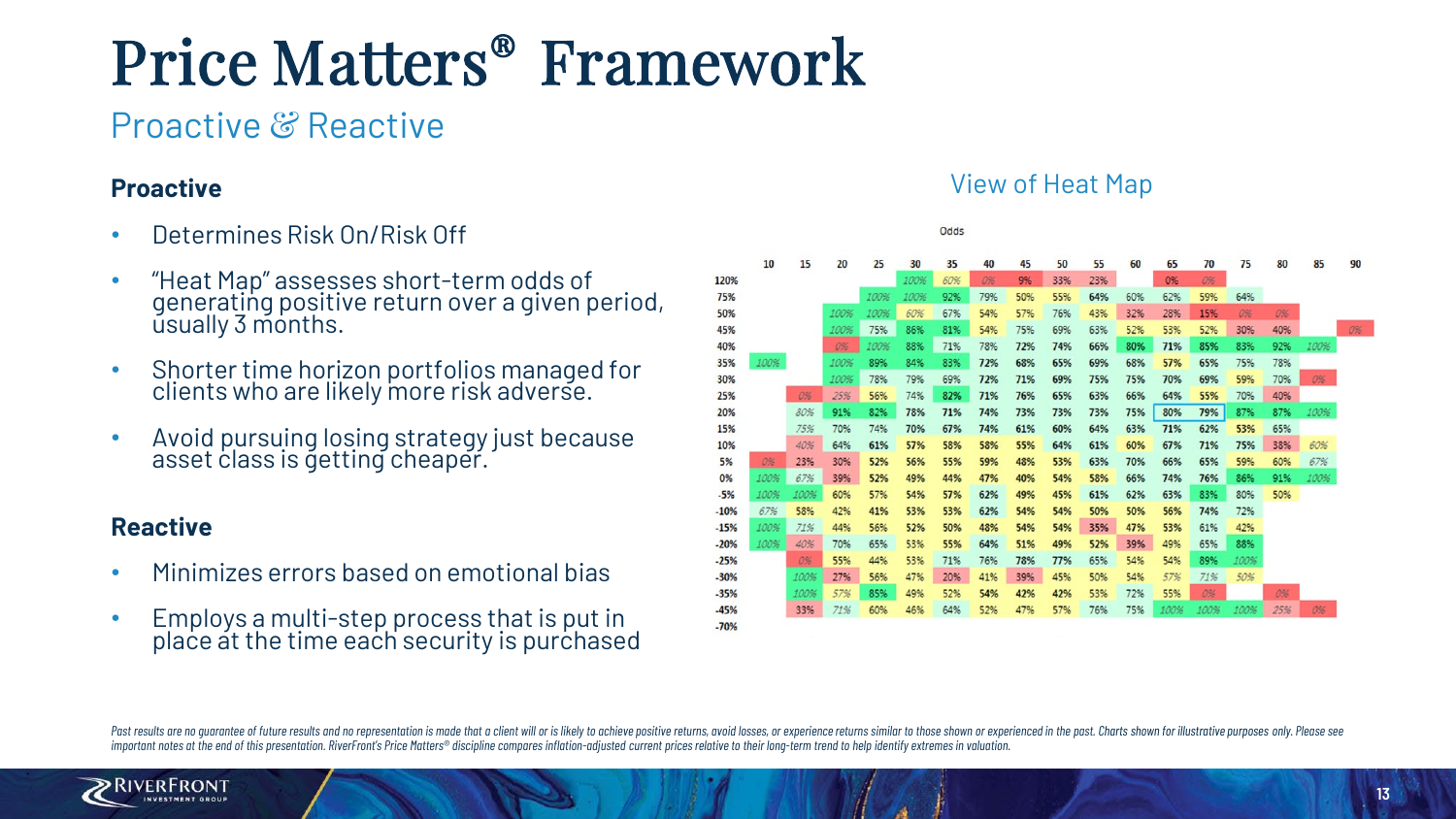# Risk Management: Proactive & Reactive



## **Risk management often thought of as a reactive function:**

- *"Airbag"*
- *Unemotional risk tools limit damage in an accident*



## **Less considered is the proactive element of risk management:**

- *"Antilock Brakes"*
- *Research process minimizes "accidents"*

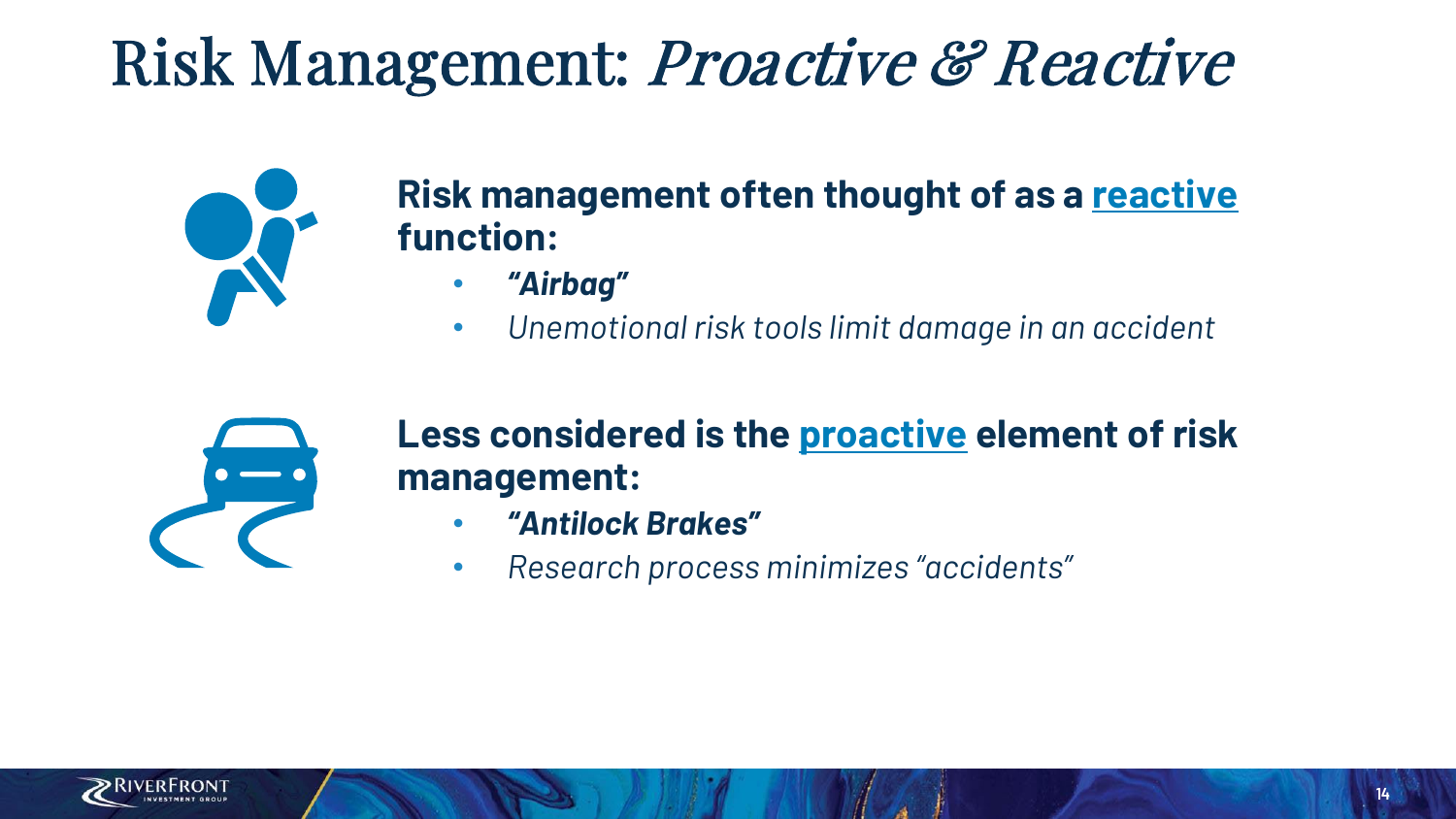## Outcome Based Solutions

RiverFront constructs and manages investment solutions with the objective of seeking to meet investor goals and desired outcomes.



### Accumulate

**Goal – Build Wealth** 

### **Outcome – Growth**

For investors in the Accumulate phase, RiverFront provides global diversified solutions designed for long-term growth of capital. These solutions are supported by clear and concise communication that we believe helps investors stick to their longterm plan through market ups and downs.



Sustain

### **Goal – Prepare**

### **Outcome – Growth & Income**

For investors in the Sustain phase, RiverFront offers solutions for shorter time horizons (less than ten years) designed to satisfy a dual mandate of growth and protection.



### **Distribute Goal – Spend**

### **Outcome – Income**

In the Distribute phase, investors want their assets to provide a consistent stream of income while protecting purchasing power from inflation.

For each outcome category (accumulate, sustain and distribute), RiverFront's portfolio management team has assigned one or more RiverFront product(s) based on their assessment of the product's investment objective as it re seeking investment outcomes of accumulating wealth, sustaining wealth and distributing wealth. The team has also designated RiverFront product alternatives for those clients looking to take more or less risk within the out will generally have greater equity and international exposure as well as longer time horizon targets, while those designated as "more conservative" (or less risk) will have fewer equities, a lower exposure to international dependent on the outcome category selected, RiverFront products may fall into multiple categories. All investments carry a risk of loss, and there is no quarantee that an investment product or strategy will meet its stated

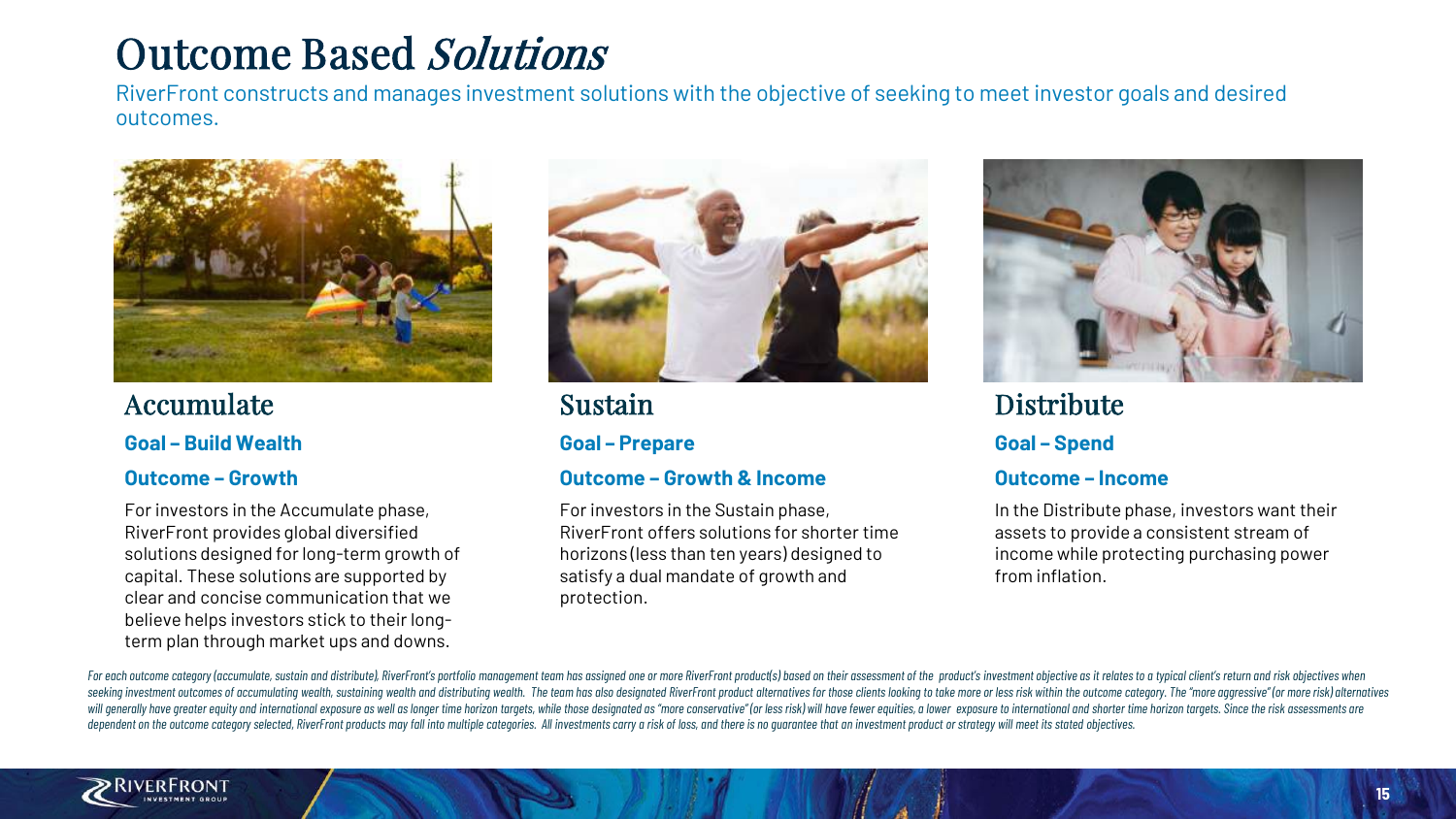## Asset Allocation Solutions

### BUILT AROUND INVESTMENT TIME HORIZON AND RISK TOLERANCE: ADVANTAGE/ETF ADVANTAGE/RIVERSHARES

| <b>FIXED INCOME SOLUTIONS</b>                                                                                                                                       | <b>GOAL / RISK TOLERANCE</b>                                  | EQUITY / INCOME SPLIT                               | <b>TIME HORIZON</b> |
|---------------------------------------------------------------------------------------------------------------------------------------------------------------------|---------------------------------------------------------------|-----------------------------------------------------|---------------------|
| <i>Dynamic Fixed Income</i> / DFI<br>Income primarily through investments in fixed income securities.                                                               | DISTRIBUTE / More Conservative                                | 100% Bloomberg US Agg                               | 2-3 Years           |
| <b>BALANCED SOLUTIONS</b>                                                                                                                                           |                                                               |                                                     |                     |
| Conservative Income Builder / CIB<br>Income and growth consistent with a conservative level of risk.                                                                | SUSTAIN / More Conservative<br>DISTRIBUTE / More Conservative | 30% S&P 500<br>70% Bloomberg US Agg                 | 3-5 Years           |
| <i>Moderate Growth &amp; Income</i> / MGI<br>Growth of capital with an equal emphasis on growth of income.                                                          | SUSTAIN / More Conservative<br>DISTRIBUTE / More Conservative | 40% S&P 500 / 10% MSCI EAFE<br>50% Bloomberg US Agg | 5-7 Years           |
| <i>Dynamic Equity Income</i> / DEI<br>Income and growth primarily through investments in equity securities.                                                         | SUSTAIN / More Aggressive<br>DISTRIBUTE / More Aggressive     | 70%MSCIACWI<br>30% Bloomberg US Agg                 | <b>7-10 Years</b>   |
| Global Allocation / GA<br>High total return.                                                                                                                        | <b>ACCUMULATE / More Conservative</b>                         | 80%MSCI ACWI<br>20% Bloomberg US Agg                | <b>7-10</b> Years   |
| EQUITY SOLUTIONS                                                                                                                                                    |                                                               |                                                     |                     |
| $Global$ Growth / GG<br>Long-term growth of capital in global equity markets.                                                                                       | ACCUMULATE / More Aggressive                                  | 100% MSCI ACWI                                      | 10+ Years           |
| Strategies seeking higher returns and thereby greater allocations to equities will also carry higher risks and be subject to a greater degree of market volatility. |                                                               | Indicates Fixed Income $\bigcirc$ Indicates Equity  |                     |

Source: RiverFront Investment Group. It is not possible to invest directly in an index. See page 18 for Benchmark Definitions. Not all investment products or services are available at all broker/dealer firms.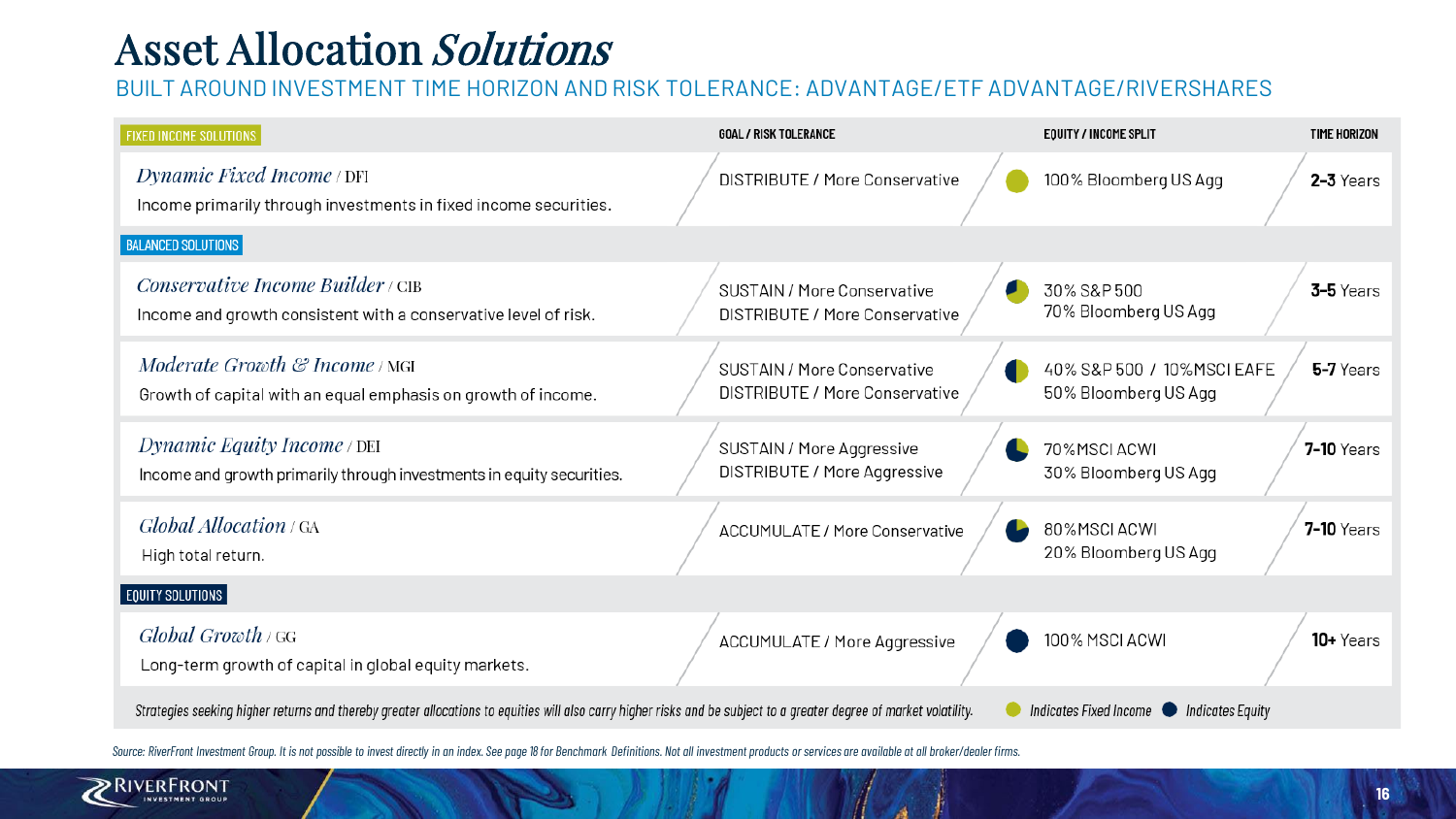## RiverFront Asset Allocation Strategies

This chart shows the potential ranges of equities to fixed income ratios for each strategy.



#### CURRENT ALLOCATIONS AS OF: 03.31.2022

#### PORTFOLIO RISK\* / TIME HORIZON

Data as of 03.31.2022. With the exception of Dynamic Fixed Income (DFI), current allocation shown is for the Advantage models and may differ from the ETF Advantage and/or RiverShares portfolios. DFI is only offered via ETF portfolio is shown. Please see end of presentation for important benchmark definitions. \*Strategies seeking higher returns and thereby greater allocations to equities will also carry higher risks and be subject to a greate RiverFront. Cash is included in the weighting for fixed income. The specific benchmark for each strategy is listed and defined on slide 16. The portfolio weights and statistics shown above are based on RiverFront's Advanta RiverFront portfolios or UMA/MDP models. While our SMAs and models for UMAs and MDPs will have similar investment weightings, there may be differences between the models; as such, there will be differences in the current p *investment products or services are available at all broker/dealer firms.* 

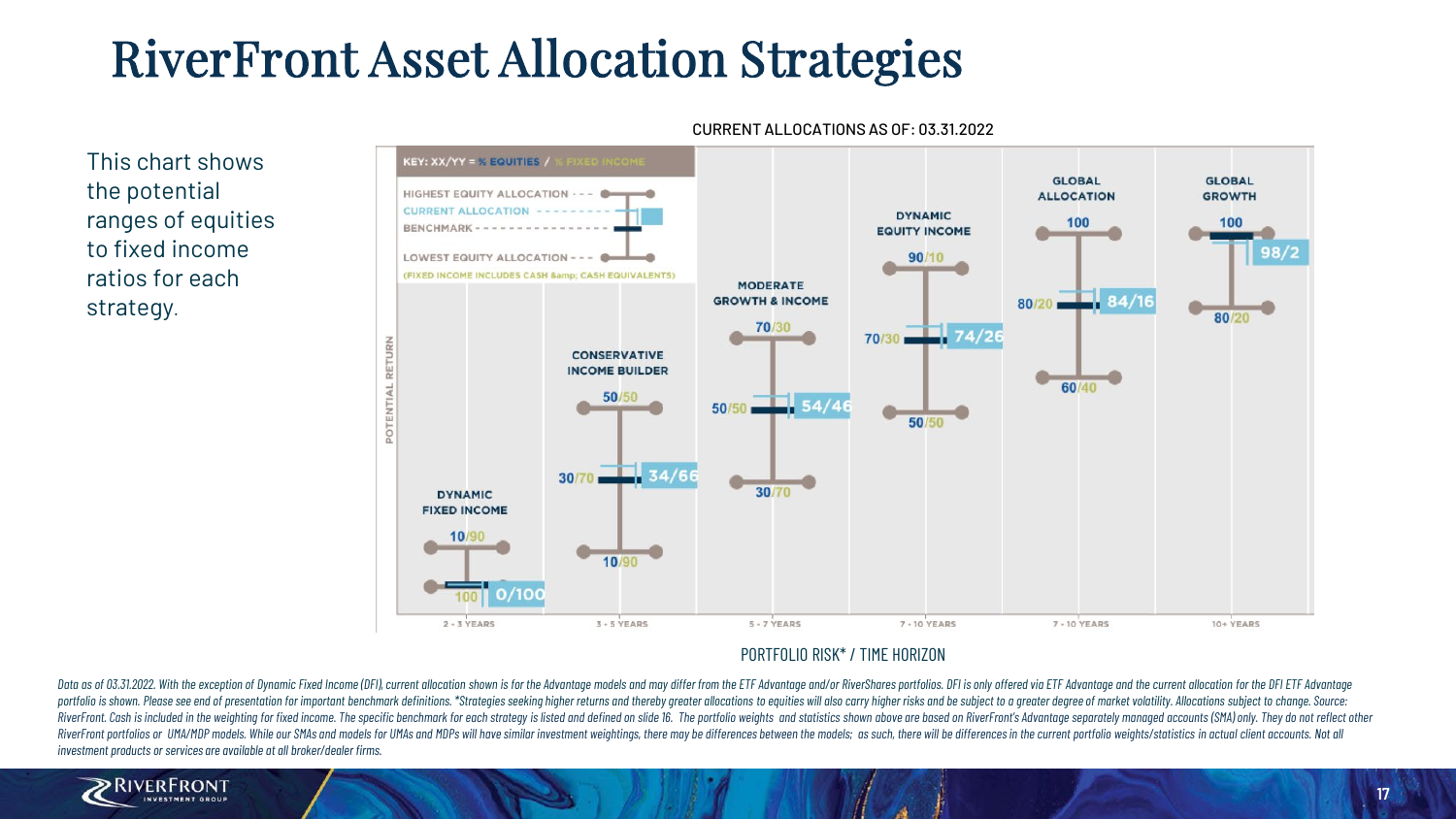## Disclosures

#### *BENCHMARK DEFINITIONS:*

The Bloomberg US Aggregate Bond Index (Bloomberg US Agg) is an unmanaged index that covers the investment grade fixed rate bond market index components for government and corporate securities, mortagge pass-through securit *issues must be rated investment grade, be publicly traded, and meet certain maturity and issue size requirements.* 

*The S&P 500 TR Index (S&P 500) measures the performance of 500 large cap stocks, which together represent about 80% of the total US equities market.* 

The MSCI ACWI (ACWI) is a free float-adjusted market capitalization weighted index that is designed to measure the equity market performance of developed and emerging markets. It consists of approximately 46 country indice approximately 25 emerging market country indices. Net total return indices reinvest dividends after the deduction of withholding taxes, using (for international indices) a tax rate applicable to non-resident institutional *treaties.* 

The MSCI ACWI ex USA Index (ACWX) captures large and mid cap representation across approximately 22 of 23 Developed Markets countries (excluding the US) and approximately 25 Emerging Markets countries. The index covers app *opportunity set outside the US.* 

MSCI EAFE Net Total Return (NR) USD Index: The index captures large and mid-cap representation in approximately 21 develop markets around the world, excluding the US and Canada. The index covers approximately 85% of the ad each country. For Net returns, the regular cash dividend is reinvested after deduction of withholding tax by applying the maximum rate of the company's country of incorporation applicable to institutional investors.

Information on charts from CRSP: Calculated based on data from CRSP 1925 US Indices Database ©2020 Center for Research in Security Prices (CRSP®). Booth School of Business. The University of Chicago. Large Cap Universe is *capitalization.*

Used as a source for cap-based portfolio research appearing in publications, and by practitioners for benchmarking, the CRSP Cap-Based Portfolio Indices Product data tracks micro, small, mid- and large-cap stocks on monthl *used to track and analyze performance differentials between size-relative portfolios.* 

CRSP ranks all NYSE companies by market capitalization and divides them into ten equally populated portfolios. Alternext and NASDAQ stocks are then placed into the deciles determined by the NYSE breakpoints, based on marke identified as CRSP 1 through CRSP 10, where CRSP 10 has the largest population and smallest market-capitalization. CRSP portfolios 1-2 represent large cap stocks, portfolios 3-5 represent mid-caps and portfolios 6-10 repre

The historical allocation chart on slide 11 shows the weightings of Eauities, Fixed Income, Alternatives and Cash at each month-end for the period shown for the portfolio's Advantage Separately Managed Account. The asset c *are typically less or inversely correlated with Equities and Fixed Income, such as Commodity ETFs or Index Volatility ETFs*

Relative strength is a momentum investing technique that compares the performance of a stock, exchange-traded fund or mutual fund to that of the overall market. Relative strength is a "buy high, sell higher" strategy that *continue its upward trajectory.*

The comments above refer generally to financial markets and not RiverFront portfolios or any related performance. Opinions expressed are current as of the date shown and are subject to change. Past performance is not indic *not ensure a profit or protect against loss. All investments carry some level of risk, including loss of principal. An investment cannot be made directly in an index.* 

*Information or data shown or used in this material was received from sources believed to be reliable, but accuracy is not guaranteed.* 

This report does not provide recipients with information or advice that is sufficient on which to base an investment decision. This report does not take into account the specific investment objectives, financial situation suitable for all types of investors. Recipients should consider the contents of this report as a single factor in making an investment decision. Additional fundamental and other analyses would be required to make an invest *identified in this report.* 

#### *Principal Risks*

Risks Inherent to ETFs: ETFs are subject to substantially the same risks as those associated with the direct ownership of the securities comprising the index on which the ETF is based. Additionally, the value of the invest *the underlying index. ETFs typically incur fees that are separate from those fees charged by RiverFront. Therefore, investments in ETFs will result in the layering of expenses.*

Stocks represent partial ownership of a corporation. If the corporation does well, its value increases, and investors share in the appreciation. However, if it goes bankrupt, or performs poorly, investors can lose their en

The asset class of Alternatives may include securities that are typically less or inversely correlated with Equities and Fixed Income such as Commodity ETFs or Index Volatility ETFs. Commodities investing allows for a sour who wish to add this asset class to their portfolios and who are prepared to assume the risks inherent in the commodities market. Any commodity purchase represents a transaction in a non-income-producing asset and is highl not represent a significant portion of an individual's portfolio. Investors in commodity ETFs are likely to be subject to K-1 filings. The income and certain expenses of commodity ETFs are passed through to the owners, who *form used to report each owner's share of income and certain expense items.* 

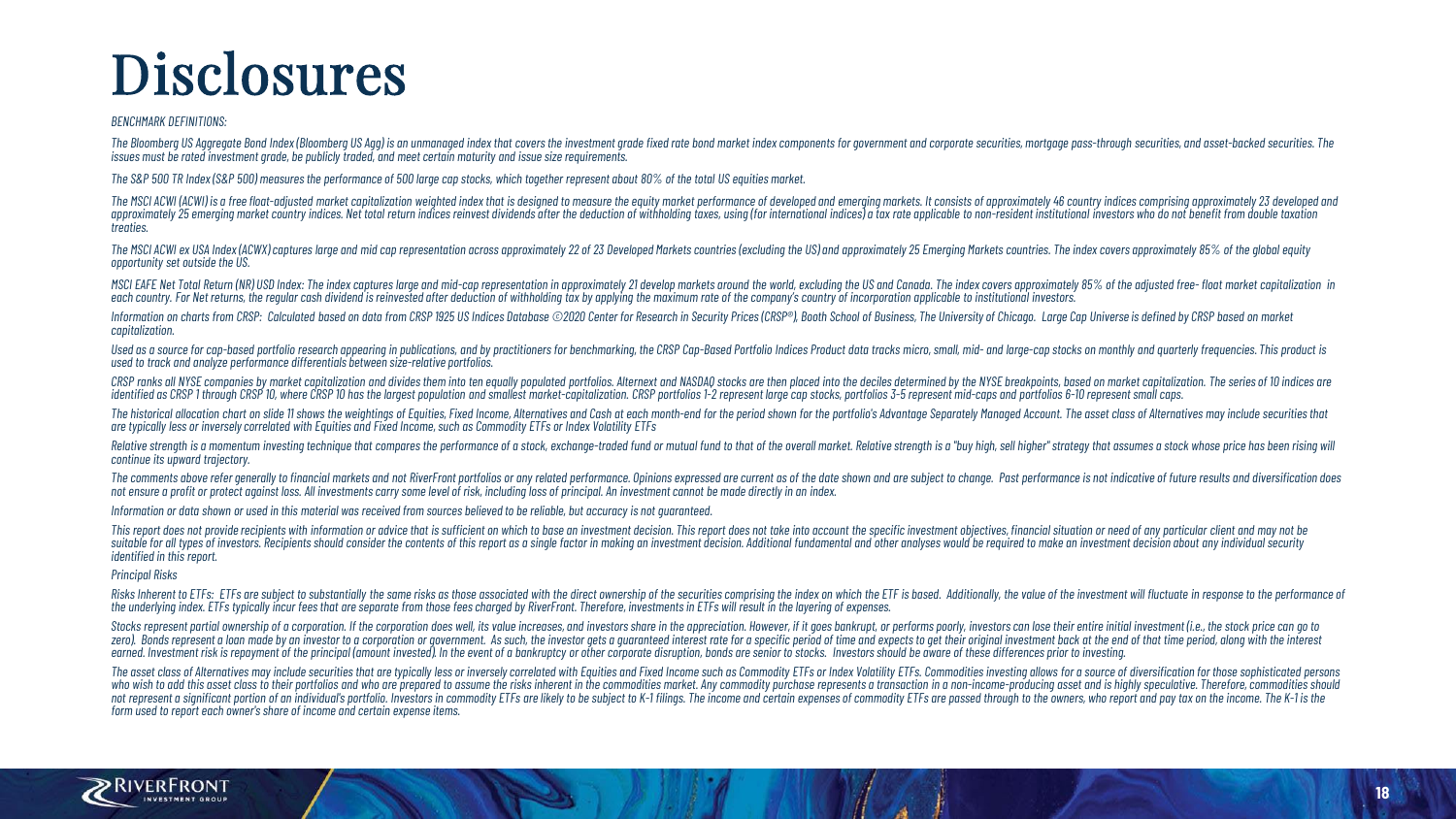## Disclosures

#### *Principal Risks Continued*

Master Limited Partnership (MLP) investing includes risks such as equity- and commodity-like volatility. Also, distribution payouts sometimes include the return of principal and, in these instances, references to these pay may overstate the profitability/success of the MLP. Additionally, there are potentially complex and adverse tax consequences associated with investing in MLPs. This is largely dependent on how the MLPs are structured and t *strongly recommended that an investor consider and understand these characteristics of MLPs and consult with a financial and tax professional prior to investment.*

Investina in foreian companies poses additional risks since political and economic events unique to a country or reaion may affect those markets and their issuers. In addition to such aeneral international risks, the portf *and emerging markets risks as described further below.* 

Changes in the value of foreign currencies compared to the U.S. dollar may affect (positively or negatively) the value of the portfolio's investments. Such currency movements may occur separately from, and/or in response t the security in the issuer's home country. Also, the value of the portfolio may be influenced by currency exchange control reaulations. The currencies of emerging market countries may experience significant declines agains *subsequent to investments in these currencies by the portfolio.* 

Foreign investments, especially investments in emerging markets, can be riskier and more volatile than investments in the U.S. and are considered speculative and subject to heightened risks in addition to the general risks *and rapid fluctuations in inflation rates have had, and may continue to have, negative effects on the economies and securities markets of certain emerging market countries.*

Small, mid- and micro-cap companies may be hindered as a result of limited resources or less diverse products or services and have therefore historically been more volatile than the stocks of larger, more established compa

*Technology and Internet-related stocks, especially of smaller, less-seasoned companies, tend to be more volatile than the overall market.*

*Real Estate Investment Trusts (REITs) investing entails special risks, including credit risk, interest rate fluctuations and the impact of varied economic conditions.*

*Fixed Income Securities' value generally declines in a rising interest rate environment.*

- *High-yield securities are subject to greater risk of loss of principal and interest, including default risk, than higher-rated securities.*
- *Important Notes*

*Please follow your firm's compliance policies and procedures in use with clients or prospects.*

Slide 6 — Dynamic Strategic Asset Allocation — RiverFront starts with its asset allocation methodology — Price Matters®. By viewing each asset class relative to its long-term historical trend line, along with expected retu RiverFront investment team determines the appropriate weighting for each class depending on the return and risk tolerance of each strategy. This mathematical process is designed to determine the optimal weightings to maxim allocation represents RiverFront's largest tactical allocation away from its performance benchmarks. Throughout the year, the investment team makes tactical adjustments as markets, geopolitical events and policy changes di markets and world events change during the year; RiverFront's investment team will use its three rules - Don't fight the Fed, Don't fight the Frend, Beware the Crowd at Extremes - to adjust the weightings and security sele Selection – Portfolios are constructed that combine what we believe is the most attractive combination of equity and fixed-income securities. Risk Management – Finally, RiverFront deploys constant risk management on its po *disciplined process that is designed to remove emotion from decisions, yetconfronts risk both proactively and reactively.*

Slide 7 - RiverFront applies its Price Matters® analysis to all asset classes to calculate return and downside risk estimates. Then, RiverFront's proprietary mathematical model helps determine the optimal allocation for as *annually.* 

Slide 10 – RiverFront uses the "Fed" to describe any nation's or region's central banking system (Federal Reserve Bank in the US, European Central Bank [ECB] in Eurozone, etc.). The investment team primarily focuses on the acknowledges a primary trend, unless technical support and resistance levels are hit. RiverFront believes the trend is an important force in momentum for markets. When investor sentiment reaches extremes of either optimism *consider implementing decisions that attempt to protect the portfolios from a reversion to the mean.*

Slide 11 – These two charts show that our portfolios are tactically managed over time. When the blue portion was above the benchmark, our equity holdings were less than the benchmark percentage and we had reduced equities When the blue portion is below the benchmark, it means that our equities are greater than the benchmark percentage and we have increased the equities in the portfolios. When you see the spikes in the red, it means we have *see that when we raise cash, we raise proportionately more cash in the more conservative Moderate Growth & Income than we do in the longer time horizon Global Allocation portfolio.* 

Slide 12 – RiverFront portfolios comprise a variety of asset classes, including domestic, international, and fixed income markets. In order to increase the ownership percentage in one asset class, the investment team needs *class. The portfolio management teams must agree with conviction on portfolio adjustments. RiverFront uses individual stocks, bonds, and ETFs in portfolio construction.*